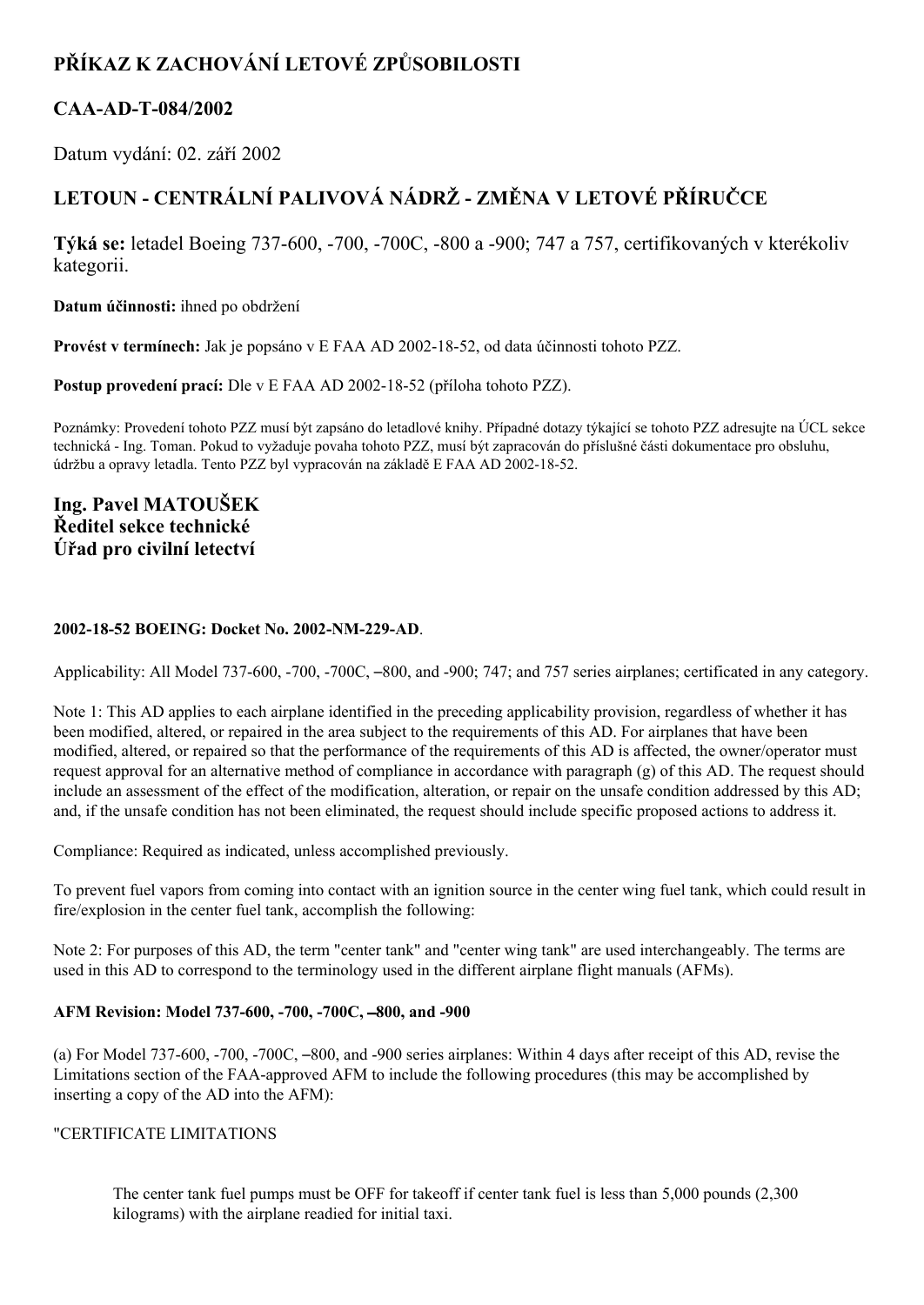Both center tank fuel pump switches must be selected OFF when center tank fuel quantity reaches approximately 1,000 pounds (500 kilograms) during climb and cruise or 3,000 pounds (1,400 kilograms) during descent and landing. The fuel pumps must be positioned OFF at the first indication of fuel pump low pressure, if the center tank fuel quantity is less than 1,000 pounds (500 kilograms) during climb and cruise or 3,000 pounds (1,400 kilograms) during descent and landing.

#### Note

The CONFIG indicator will annunciate when center tank fuel exceeds 1,600 pounds (800 kilograms) and the center tank fuel pump switches are OFF. Do not accomplish the CONFIG non-normal procedure prior to or during takeoff with less than 5,000 pounds (2,300 kilograms) of center tank fuel or during descent and landing with less than 3,000 pounds (1,400 kilograms) of center tank fuel.

Note

In a low fuel situation, both center tank pumps may be selected ON and all center tank fuel may be used.

If the main tanks are not full, the zero fuel gross weight of the airplane plus the weight of center tank fuel may exceed the maximum zero fuel gross weight by up to 5,000 pounds (2,300 kilograms) for takeoff, climb and cruise and up to 3,000 pounds (1,400 kilograms) for descent and landing, provided that the effects of balance (CG) have been considered.

If a center tank fuel pump fails with fuel in the center tank, accomplish the FUEL PUMP LOW PRESSURE nonnormal procedure.

When defueling center or main wing tanks, the Fuel Pump Low Pressure indication lights must be monitored and the fuel pumps positioned to OFF at the first indication of fuel pump low pressure. Defueling with passengers on board is prohibited.

# **The limitations contained in this AD supersede any conflicting basic airplane flight manual limitations.**"

# **AFM Revision: Model 747 (except 747400, 400D, and –400F series)**

(b) For Model 747 series airplanes other than 747-400, -400D, and -400F series airplanes: Within 4 days after receipt of this AD, revise the Limitations section of the FAA-approved AFM to include the following procedures (this may be accomplished by inserting a copy of the AD into the AFM):

# **"CERTIFICATE LIMITATIONS**

The center wing tank (CWT) must contain a minimum of 17,000 pounds (7,700 kilograms) of fuel prior to engine start, if the CWT override/jettison pumps are to be selected ON during flight.

The CWT fuel quantity indication system must be operative to dispatch with CWT mission fuel.

Both CWT override/jettison pump switches must be selected OFF at or before the CWT fuel quantity reaches 7,000 pounds (3,200 kilograms), if the CWT fuel quantity is less than 50,000 pounds (22,700 kilograms) prior to engine start. The CWT override pumps may then be selected ON in stabilized cruise conditions. Both CWT override/jettison pump switches must be selected OFF at or before the CWT fuel quantity reaches 3,000 pounds (1,400 kilograms).

Both CWT override/jettison pump switches must be selected OFF at or before the CWT fuel quantity reaches 3,000 pounds (1,400 kilograms), if the CWT fuel quantity is greater than or equal to 50,000 pounds (22,700 kilograms) prior to engine start.

Both CWT override/jettison pumps must be selected OFF when either CWT override/jettison fuel pump low pressure light illuminates, if the CWT quantity is less than 7,000 pounds (3,200 kilograms) during climb or less than 3,000 pounds (1,400 kilograms) in cruise flight.

#### Warning

Do not reset a tripped CWT override/jettison pump circuit breaker.

Do not cycle the CWT pump switches from ON to OFF to ON with any continuous low pressure indication present.

Warning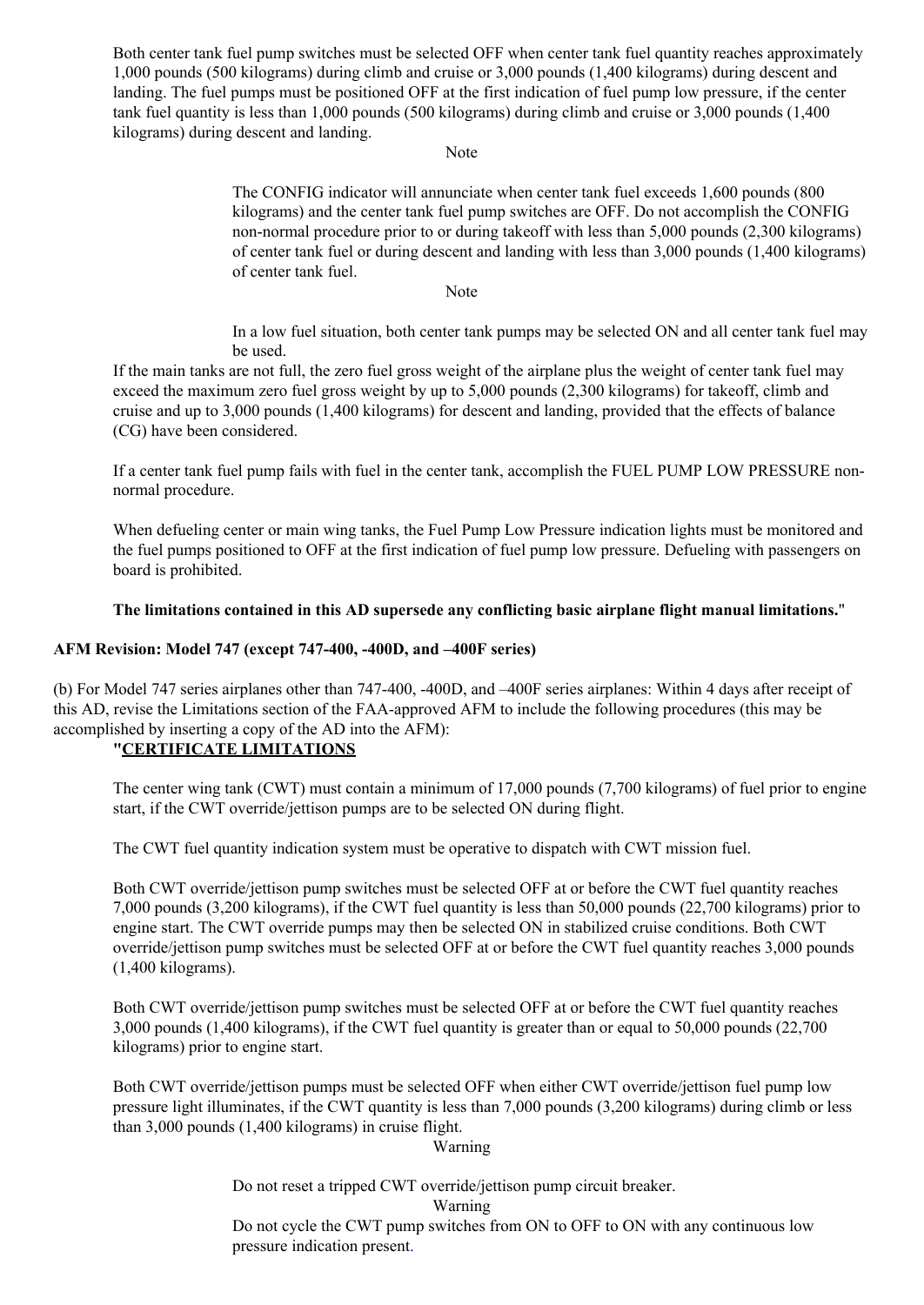Note The CWT may be emptied normally in an emergency fuel jettison.

Note

In a low fuel situation, both CWT override/jettison pumps may be selected ON and all CWT fuel may be used.

If the main tanks are not full, the zero fuel gross weight of the airplane plus the weight of CWT tank fuel may exceed the maximum zero fuel gross weight by up to 7,000 pounds (3,200 kilograms) for takeoff, climb, cruise, descent, and landing, provided that the effects of balance (CG) have been considered.

When defueling center or main wing tanks, the Fuel Pump Low Pressure indication lights must be monitored and the fuel pumps positioned to OFF at the first indication of fuel pump low pressure. Defueling with passengers on board is prohibited.

**The limitations contained in this AD supersede any conflicting basic airplane flight manual limitations.**"

# **AFM Revision: Model 747400, 400D, and –400F series airplanes**

(c) For Model 747400, 400D, and 400F series airplanes: Within 4 days after receipt of this AD, revise the Limitations section of the FAA-approved AFM to include the following procedures (this may be accomplished by inserting a copy of the AD into the AFM):

# **"CERTIFICATE LIMITATIONS**

Fueling and use of the horizontal stabilizer tank (if installed) is prohibited.

The center wing tank (CWT) must contain a minimum of 17,000 pounds (7,700 kilograms) prior to engine start, if the CWT override/jettison pumps are to be selected ON during flight.

The CWT fuel quantity indication system must be operative to dispatch with CWT mission fuel.

Both CWT override/jettison pump switches must be selected OFF at or before CWT fuel quantity reaches 7,000 pounds (3,200 kilograms), if CWT fuel quantity is less than 50,000 pounds (22,700 kilograms) prior to engine start. The CWT override pumps may then be selected ON in stabilized cruise conditions. Both CWT override/jettison pump switches must be selected OFF at or before the CWT fuel quantity reaches 3,000 pounds (1,400 kilograms).

Note

With CWT override/jettison pumps selected OFF and CWT fuel quantity greater than 6,000 pounds (2,800 kilograms), the FUEL OVRD CTR L & R EICAS messages will be displayed. Do not accomplish the associated non-normal procedure.

Both CWT override/jettison pump switches must be selected OFF at or before CWT fuel quantity reaches 3,000 pounds (1,400 kilograms), if CWT fuel quantity is greater than or equal to 50,000 pounds (22,700 kilograms) prior to engine start.

Both CWT override/jettison pumps must be selected OFF when either CWT override/jettison fuel pump low pressure light illuminates, if the CWT quantity is less than 7,000 pounds (3,200 kilograms) during climb or less than 3,000 pounds (1,400 kilograms) in cruise flight.

#### Warning

Do not reset a tripped CWT override/jettison or horizontal stabilizer transfer/jettison pump circuit breaker.

#### Warning

Do not cycle CWT override/jettison pump switches from ON to OFF to ON with any continuous low pressure indication present.

Note

The center wing tank may be emptied normally during an emergency fuel jettison.

Note

In a low fuel situation, both CWT override/jettison pumps may be selected ON and all CWT fuel may be used.

If the main tanks are not full, the zero fuel gross weight of the airplane plus the weight of CWT tank fuel may exceed the maximum zero fuel gross weight by up to 7,000 pounds (3,200 kilograms) for takeoff, climb, cruise,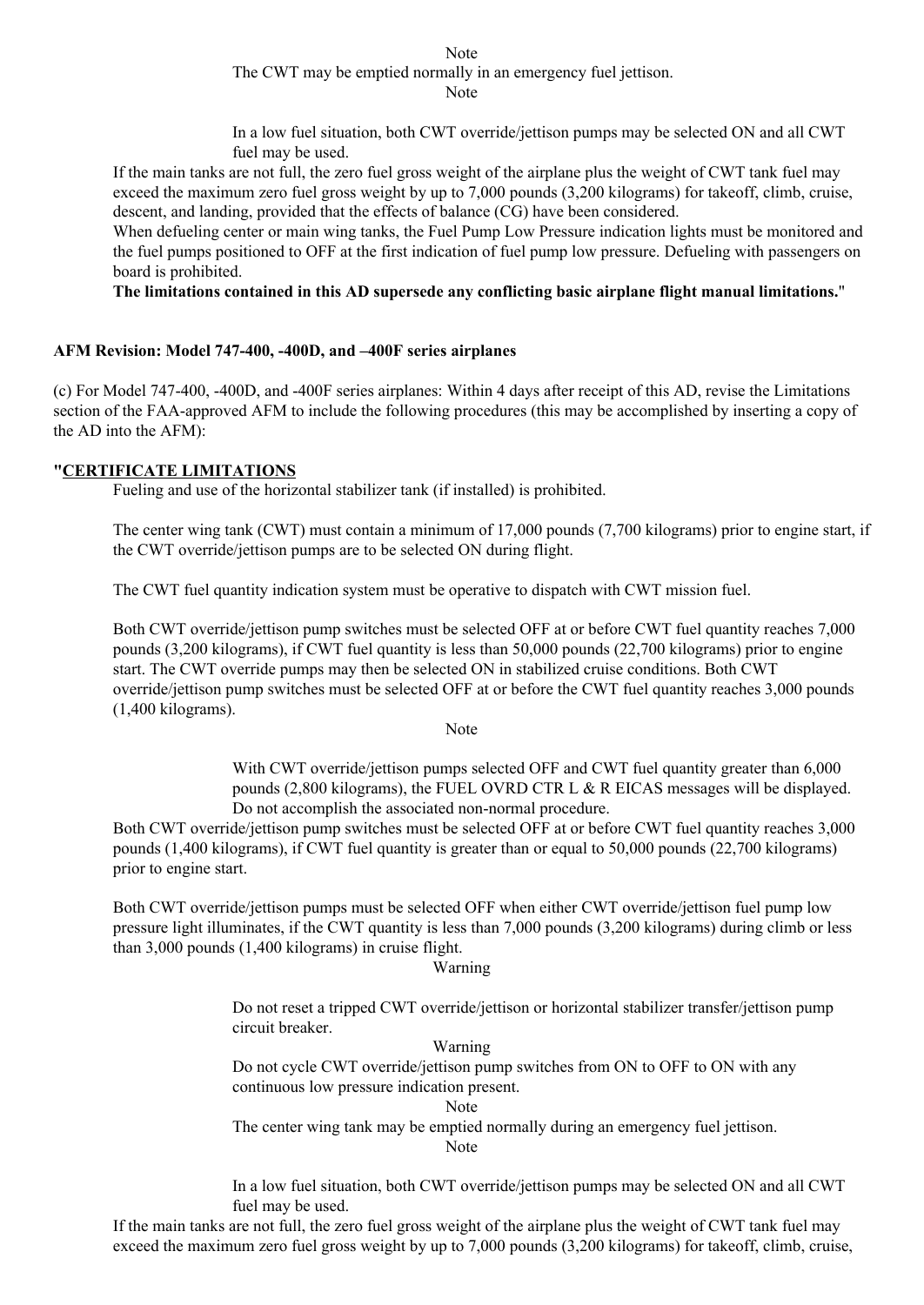descent, and landing, provided that the effects of balance (CG) have been considered.

When defueling any fuel tanks, the Fuel Pump Low Pressure indication lights must be monitored and the fuel pumps positioned to OFF at the first indication of fuel pump low pressure. Defueling with passengers on board is prohibited.

# **The limitations contained in this AD supersede any conflicting basic airplane flight manual limitations.**"

# **AFM Revision: Model 757**

(d) For Model 757 series airplanes: Within 4 days after receipt of this AD, revise the Limitations section of the FAAapproved AFM to include the following procedures (this may be accomplished by inserting a copy of the AD into the AFM):

#### "CERTIFICATE LIMITATIONS

The center tank fuel pumps must be OFF for takeoff if center tank fuel is less than 5,000 pounds (2,300 kilograms) with the airplane readied for initial taxi.

Both center tank fuel pump switches must be selected OFF when center tank fuel quantity reaches approximately 1,000 pounds (500 kilograms) during climb, cruise, or descent. The center tank fuel pumps must be positioned OFF at the first indication of fuel pump low pressure, if the center tank fuel quantity is less than 1,000 pounds (500 kilograms) during climb, cruise, or descent.

Note

The FUEL CONFIG light will illuminate when there is fuel in the center tank that exceeds 1,200 pounds (600 kilograms) and the center tank fuel pump switches are OFF. Do not accomplish the associated non-normal procedure prior to or during takeoff with less than 5,000 pounds (2,300 kilograms) of center tank fuel, unless there is an imbalance between main tanks or fuel is low in either main tank. After canceling the FUEL CONFIG light, monitor fuel quantity indications and accomplish the appropriate non-normal procedure if a main tank imbalance or main tank low fuel quantity occurs.

Note

In a low fuel situation, both center tank pumps may be selected ON and all center tank fuel may be used.

If the main tanks are not full, the zero fuel gross weight of the airplane plus the weight of center tank fuel may exceed the maximum zero fuel gross weight by up to 5,000 pounds (2,300 kilograms) for takeoff, climb, cruise, descent, and landing, provided that the effects of balance (CG) have been considered.

If a center tank fuel pump fails or indicates low pressure with fuel in the center tank, accomplish the FUEL PUMP non-normal procedure.

When defueling center or main wing tanks, the Fuel Pump Low Pressure indication lights must be monitored and the fuel pumps positioned to OFF at the first indication of fuel pump low pressure. Defueling with passengers on board is prohibited.

#### **The limitations contained in this AD supersede any conflicting basic airplane flight manual limitations.**"

# **Airplanes Excluded from AFM Revision**

(e) If an operator can demonstrate that no airplane in that operator's fleet contains a fuel pump in a center wing tank or horizontal stabilizer tank position with any corresponding part number contained in Table 1 of this AD, the applicable AFM revision specified in paragraph (a), (b), (c), or (d) of this AD, for the airplanes of that fleet, is not required. For purposes of this paragraph, each group (within a cell) in the first column of Table 1 of this AD is a separate fleet. Table 1 follows:

#### **Table 1 – Fleets and Part Numbers for Discrepant Fuel Pumps**

| $\ $ Airplane | Hydro-Aire Part Number | <b>Boeing Part Number</b> |
|---------------|------------------------|---------------------------|
|               |                        |                           |